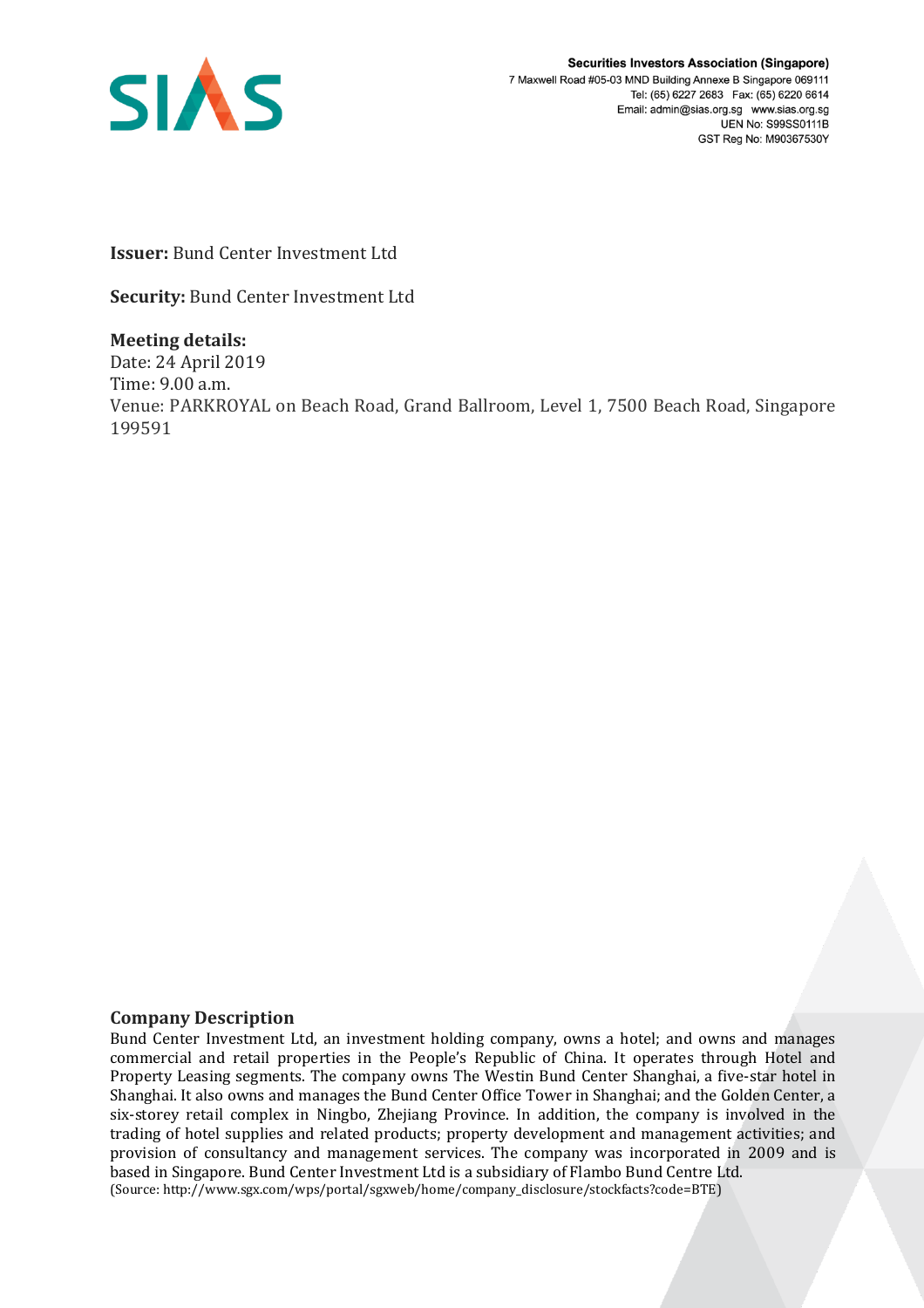

1. As disclosed in the chairman's statement, the group's revenue slipped (3.4)% in the financial year as the business environment remained challenging. Revenue from the leasing of the commercial tower units was more resilient as it slipped (1.2)% year-on-year, compared to a (5.2)% drop in hotel revenue.

- **(i) Would the company disclose the weighted average lease expiry of its office tower? Can the company also show the lease expiry profile of its office tenants?**
- **(ii)** Gross profit for leasing actually increased from \$33.33 million in FY2017 to \$35.65 million in FY2018. **What are the factors that led to the improved profitability?**

The Golden Center is a 6-storey retail complex in Ningbo that is part of the development that includes the 32-storey Ningbo Financial Center office tower (which houses the headquarter of Ningbo People's Bank of China) and a 52-storey luxurious residential tower, "Riviere Mansion". The group only owns the 6-story retail mall.

- **(iii) What is the occupancy rate and the rental yield of Golden Center? Given the emergence of new and larger mid-high end malls in the city, has the board evaluated the long term viability of the mall? What are the opportunities to reposition the mall? Given that the mall accounts for 8% of the group's investment portfolio, how strategic is the asset?**
- **(iv) In addition, can the company articulate the group's growth plans? Is the group actively looking to acquire assets that can generate long-term sustainable value for shareholders? With a growing cash balance and no significant bank borrowings, how does the board ensure that the group has an optimal capital structure and achieves a reasonable return on equity (ROE)?**

2. The group's cash and cash equivalents further increased from \$93.9 million as at 31 December 2017, to \$141.7 million at the end of the reporting period.

In the group's disclosure for its foreign currency risks, the group has stated the following (page 82):

*The Group did not actively engage in activities to hedge its foreign currency exposures. In addition to transactional exposure, the Group is also exposed to currency translation risk arising from its net investments in foreign operations, including the PRC and Hong Kong. The Group's net investments are not hedged as currency positions in RMB and HKD are considered to be long-term in nature.*

Net cash flow generated from operating activities averaged about \$52 million for each of the last two years.

Given that the group is almost debt free, it is unable to benefit from natural hedging to insulate itself from fluctuation in foreign exchange rates.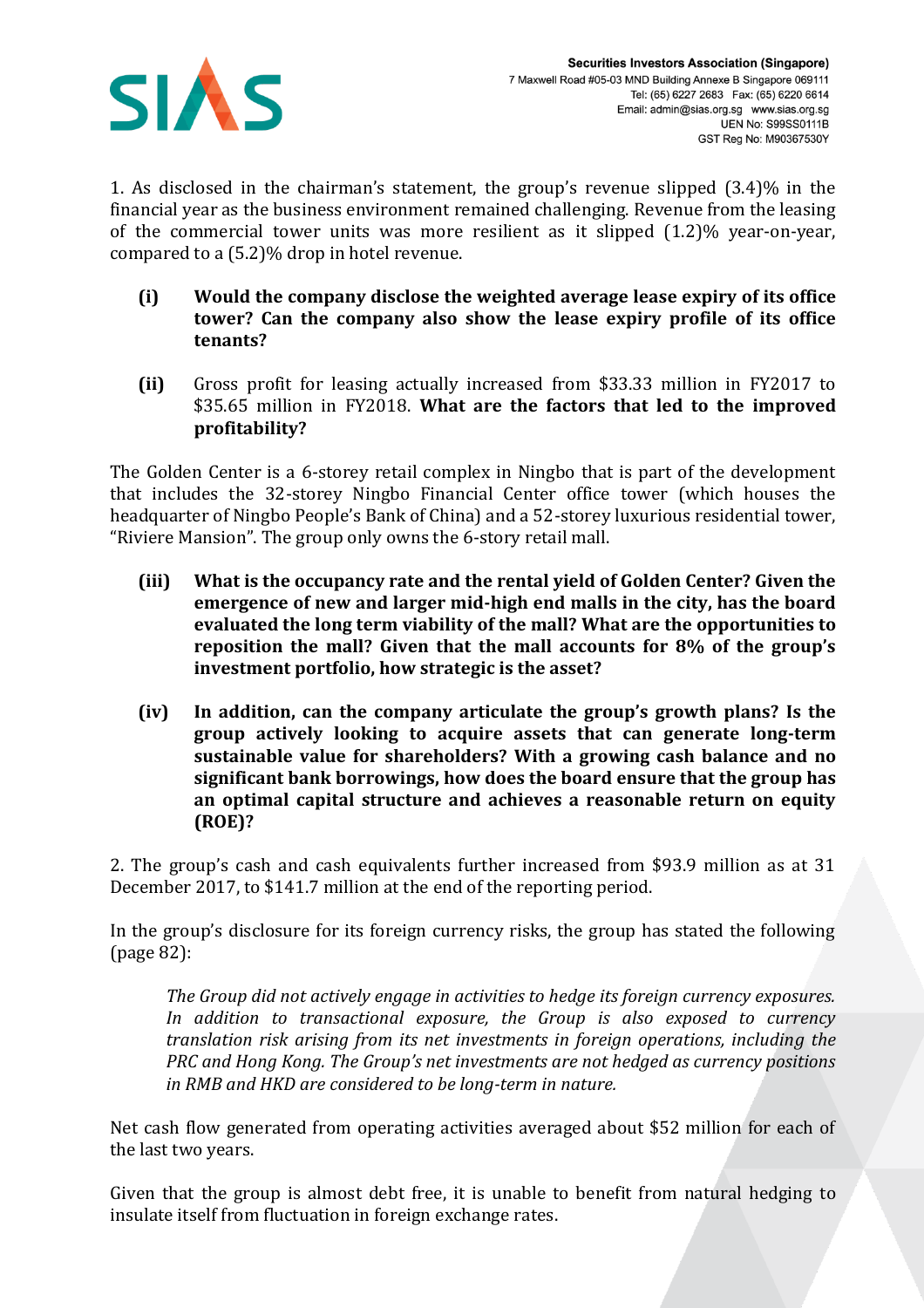

## **(i) Would the board consider it opportune to review its foreign currency risk management approach?**

In the last two financial years, the group has recognised approximately \$(19.8) million in foreign currency translation differences arising from consolidation.

**(ii) If the group's net investments are not hedged, does it mean that the board has actually taken a view of the long term strength of the RMB in particular?** 

As shown in Note 11 (page 70 – Cash and cash equivalents), the group holds the bulk of its cash (\$126.0 million out of \$141.7 million) in RMB.

- **(iii) Can management help shareholders understand if it has reviewed the current practice?**
- **(iv) Are there any restrictions on the movement of the group's cash out of the PRC?**
- **(v) What were the deliberations the board had on the group's optimal capital structure? If there are no suitable investments for the group, has the board considered declaring a special dividend/capital reduction to right-size the balance sheet so that excess capital that cannot be meaningfully and profitably deployed by the company is returned to shareholders?**

3. On 1 May 2018, the company announced the appointment of Mr Foo Meng Kee as nonexecutive independent director. As noted in the announcement, Mr Foo currently holds directorships in Golden Agri-Resources Ltd and was a director in Sinarmas Land Limited.

In Sinarmas Land Limited, Mr Foo served as the lead independent director, the chairman of the audit committee and nominating committee and a member of the remuneration committee. Mr Foo was appointed to the board of Sinarmas on 2 November 2001. On the date of his cessation (26 April 2017), Mr Foo served on the board of Sinarmas for more than 15 year 5 months.

In Golden Agri-Resources, Mr Foo was appointed on 25 April 2017 as non-executive independent director and a member of the board committees (on 1 May 2017).

- **(i) Has the nominating committee reviewed the overall desired competency matrix of the board and identified any gaps in skills or competencies that could be addressed in new director appointments?**
- **(ii) What is the search and nomination process for directors, especially independent directors?**
- (iii) **Would the nominating committee help shareholders understand if it had considered the long relationship Mr Foo, as the newly-appointed**